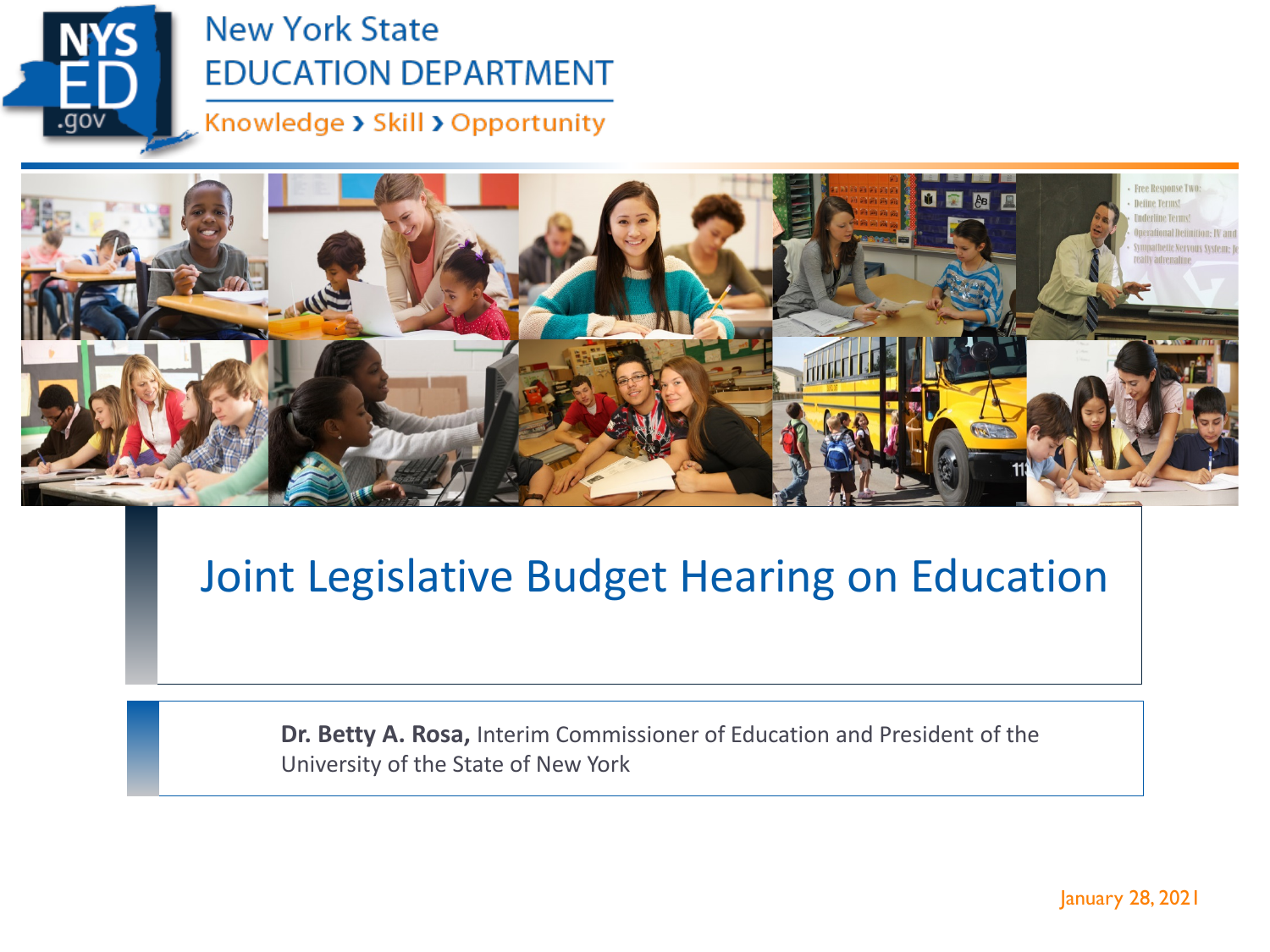# Regents State Aid Proposal: State Aid to Schools

#### **Regents 2021-22 Proposal on State Aid to Schools**

To help districts maintain services while educating students in a safe manner, the Regents call for maintaining state aid funding in 2021-22 at 2020-21 levels.

The 2021-22 Regents State Aid proposal would:

- Repeal the Pandemic Adjustment and restore each district's state aid levels to ensure that no district experiences an aid loss in 2020-21 and to enable districts to use their federal CARES Act funds for their intended pandemic-related costs;
- Amend the Education Law to allow districts to be reimbursed for costs incurred in maintaining the infrastructure necessary to have transportation services available to support in-person education, and to allow school districts to be reimbursed for costs incurred in using school buses to deliver school meals, homework packets and wi-fi access;

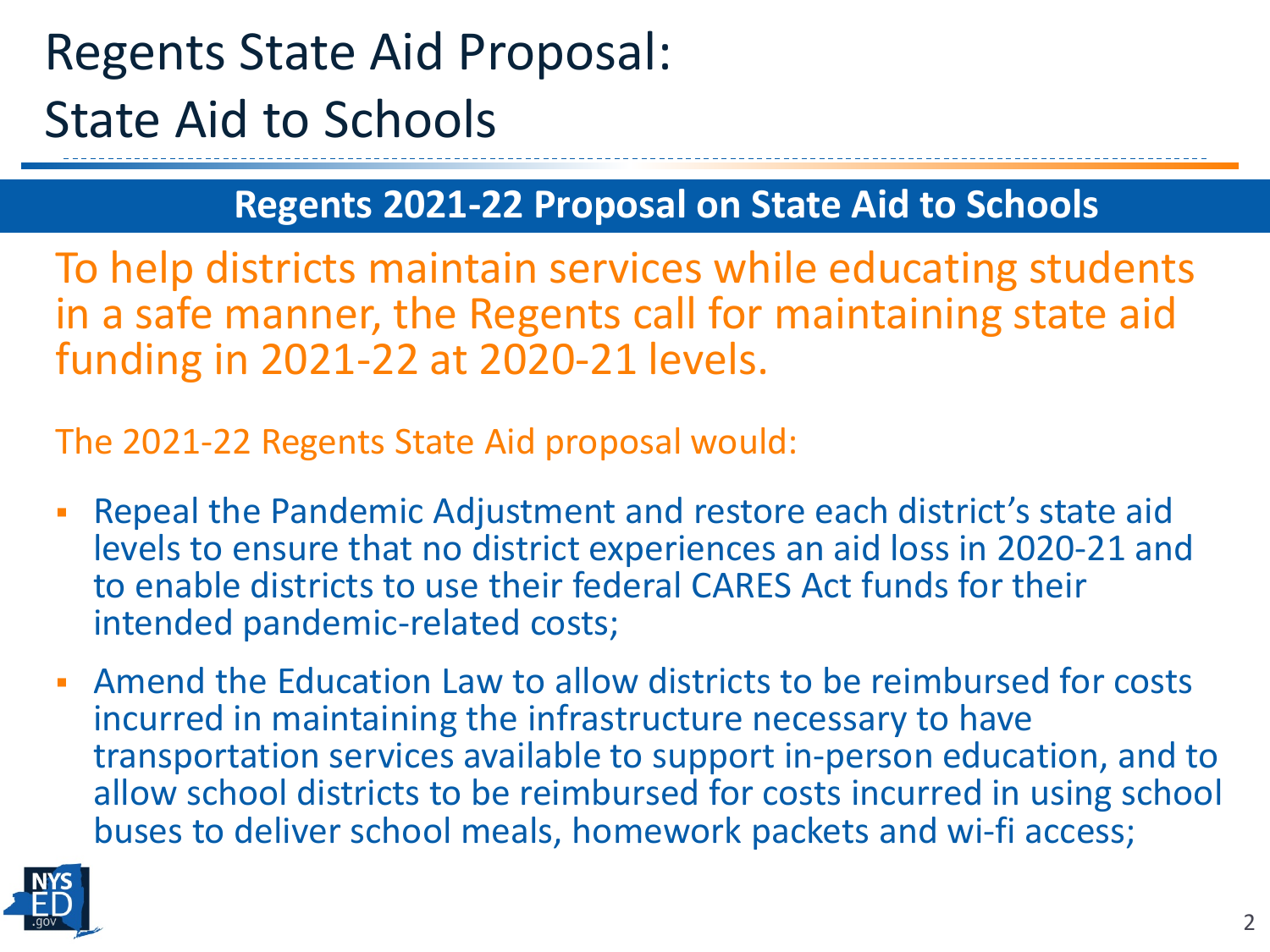# Regents State Aid Proposal: State Aid to Schools

- Amend the Education Law to eliminate the School Aid Growth Cap. It is anticipated that the impact of the Pandemic Adjustment will activate the growth cap and create automatic reductions of \$430 million in state aid;
- Fully fund reimbursement to school districts for expense-based aids, such as Building Aid and Transportation Aid;
- **Incentivize efficiencies through indexing the Reorganization Incentive Aid** formula to inflation;
- **Provide the Department with an additional \$1 million in state operations funds** to increase capacity to provide school districts with technical support on financial and management matters; and
- Maintain that, if additional Federal funds are not made available to New York State and further reductions to state aid are necessary, that any permanent reductions be made on a progressive, wealth-adjusted basis and that school districts and charters schools be treated in an equitable manner.

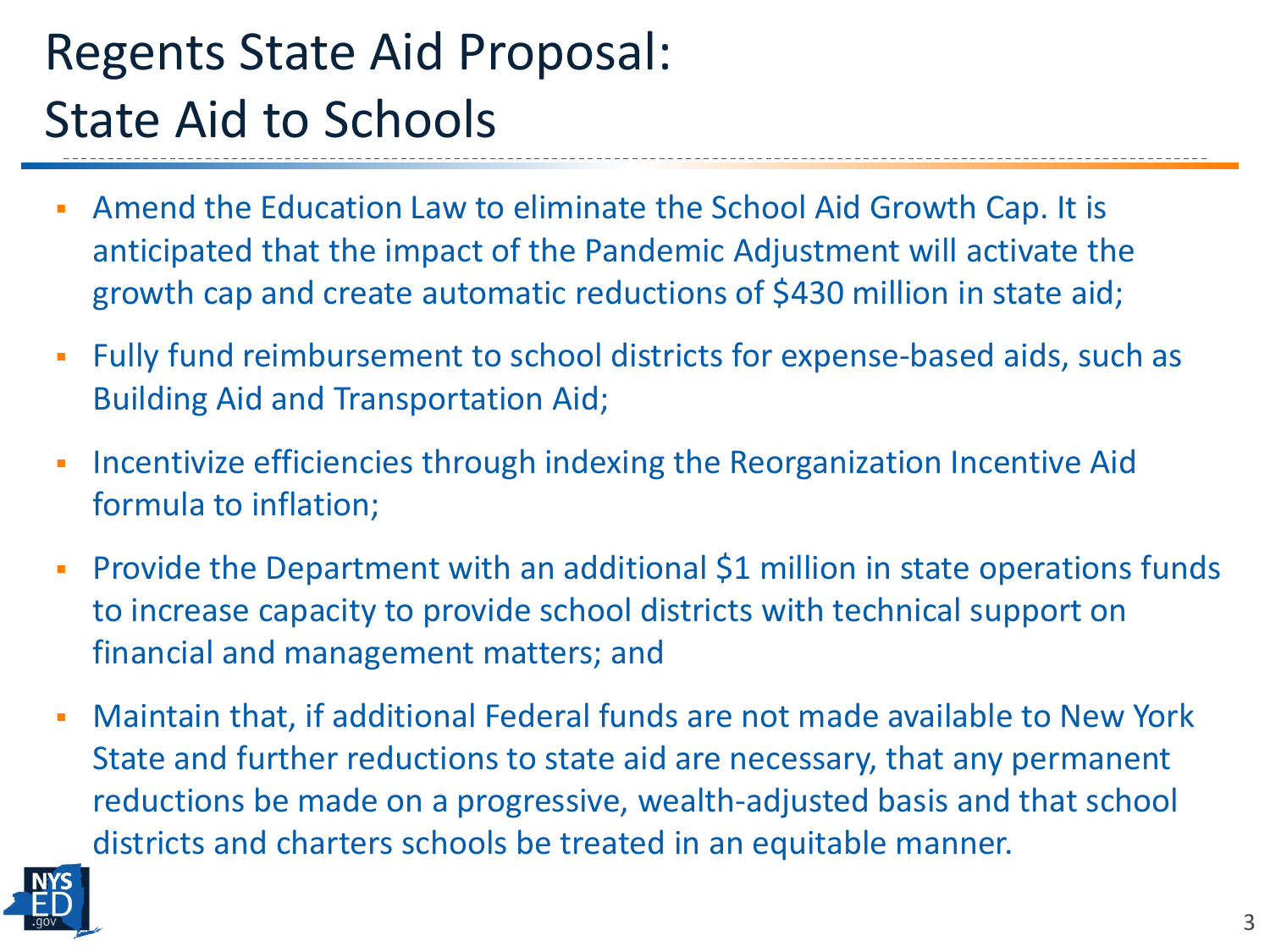# State Aid Comparison Chart- Regents vs. Executive Budget Proposal

| <b>Aid Category</b>                                                                                                   | <b>Regents Proposal</b> | <b>Executive Budget</b> |
|-----------------------------------------------------------------------------------------------------------------------|-------------------------|-------------------------|
| <b>Foundation Aid</b>                                                                                                 | \$0                     | \$0                     |
| <b>Expense-Based Aids Current Law Change</b>                                                                          | \$300 million           | \$300 million           |
| <b>Services Aid Consolidation</b>                                                                                     | \$0                     | -\$693 million          |
| <b>Other Adjustments</b>                                                                                              | \$0                     | \$5 million             |
| <b>Pandemic Adjustment Repeal*</b>                                                                                    | $$1,134$ million        | N/A                     |
| <b>Growth Cap Repeal</b>                                                                                              | \$430 million           | N/A                     |
| Subtotal                                                                                                              | \$1,990 million         | -\$388 million          |
| <b>STAR Reduction</b>                                                                                                 | \$0                     | $-$1,352$ million       |
| Total                                                                                                                 | \$1,990 million         | $-$1,740$ million       |
| $*$ Regents proposal would prepay \$453 million of the pandemic adjustment restoration in<br>the 2020-21 school year. |                         |                         |

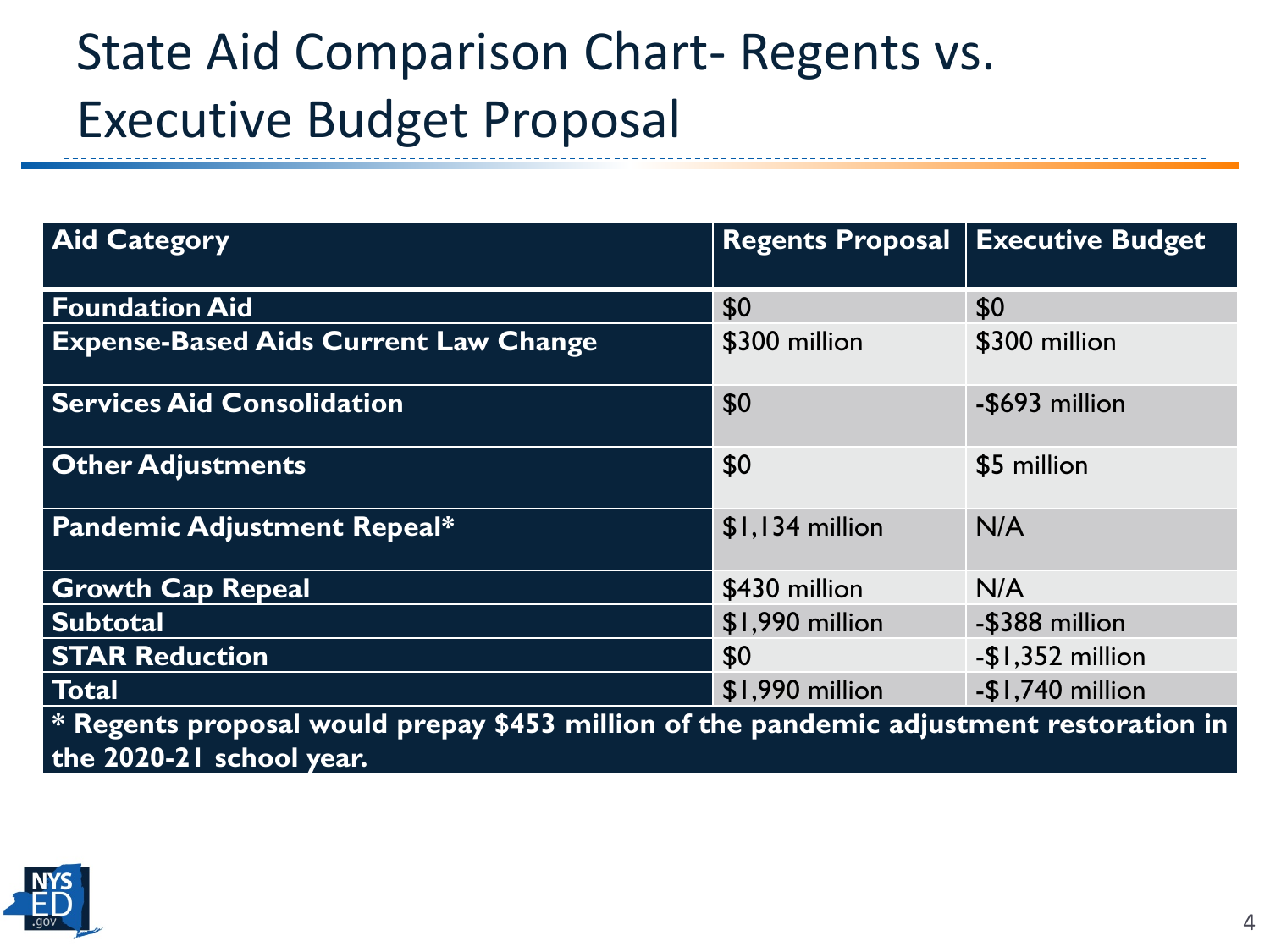# Regents State Aid Proposal: Mandate Relief

To further assist school districts with the current economic situation, the Regents have advanced the following mandate relief options as part of their 2021-22 Non-State Aid Budget and Legislative priorities:

- Extend the current pay-back period for the school district reserve flexibility that was made available earlier this year and lower the percentage that needs to be paid back each year;
- **Increase flexibility for small districts to meet unanticipated expenses by allowing** targeted exceptions to the 4% fund balance limit;
- Allow school districts and counties to be reimbursed for costs incurred in maintaining the infrastructure necessary to have transportation services available, and allow school districts to be reimbursed for costs incurred in utilizing school buses to deliver meals, educational materials, or acting as mobile hot spots; and
- Discontinuing duplicative financial transparency reporting in light of the full implementation of the federally required ESSA financial transparency reporting by repealing of Education Law Section 3614.

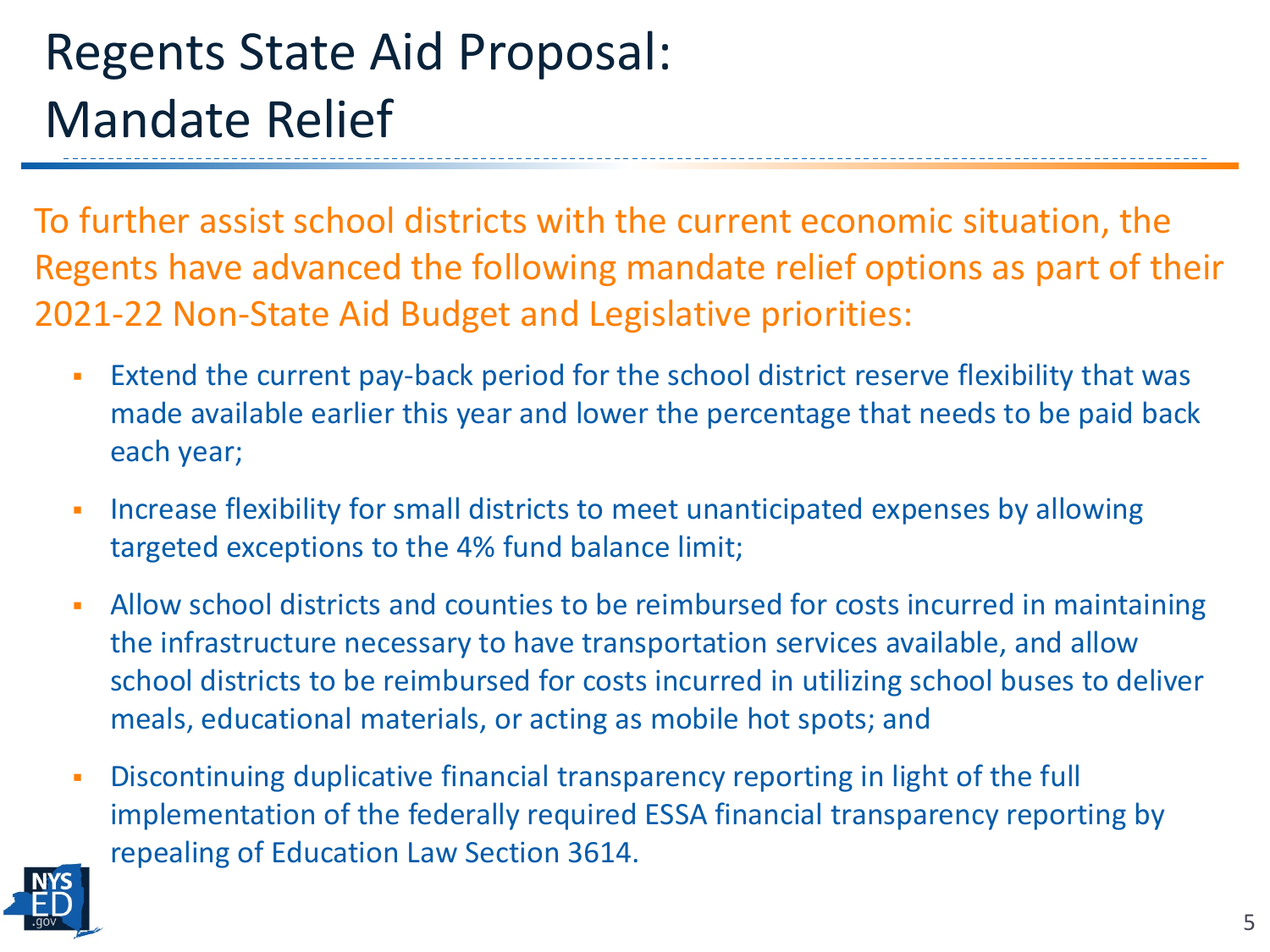# Regents 2021-22 Budget Priorities

| <b>Priority</b>                                                                                        | <b>Request</b>                                    |
|--------------------------------------------------------------------------------------------------------|---------------------------------------------------|
| Supporting Digital Literacy Model Pilot Programming for New York<br><b>State Students and Families</b> | \$8 million                                       |
| <b>Creating Culturally Responsive-Sustaining Education Resources</b>                                   | \$250,000                                         |
| Tuition Rate-Setting Redesign and Funding Parity                                                       | \$1.25 million                                    |
| ESSA: Support Newly Identified (CSI & TSI) Schools                                                     | \$3.5 million                                     |
| Ensuring the Appropriate Provision of ELL Services- ELP Assessment                                     | \$1 million                                       |
| Establishing a Bridge to College and Career Pilot Program                                              | \$3 million                                       |
| Increasing State Aid for Library Construction                                                          | \$20 million                                      |
| Expanding Access to Education Programs through Cultural Institutions                                   | \$500,000                                         |
| Build Oversight & Capacity at SED                                                                      | 5% set-aside within all newly<br>created programs |
| Webcasting and Transcribing Regular Board of Regents Public<br><b>Meetings</b>                         | \$220,000                                         |
| Enhance Communication with Multilingual Parents, Students, and<br>Professionals                        | \$1.5 million                                     |



----------------

---------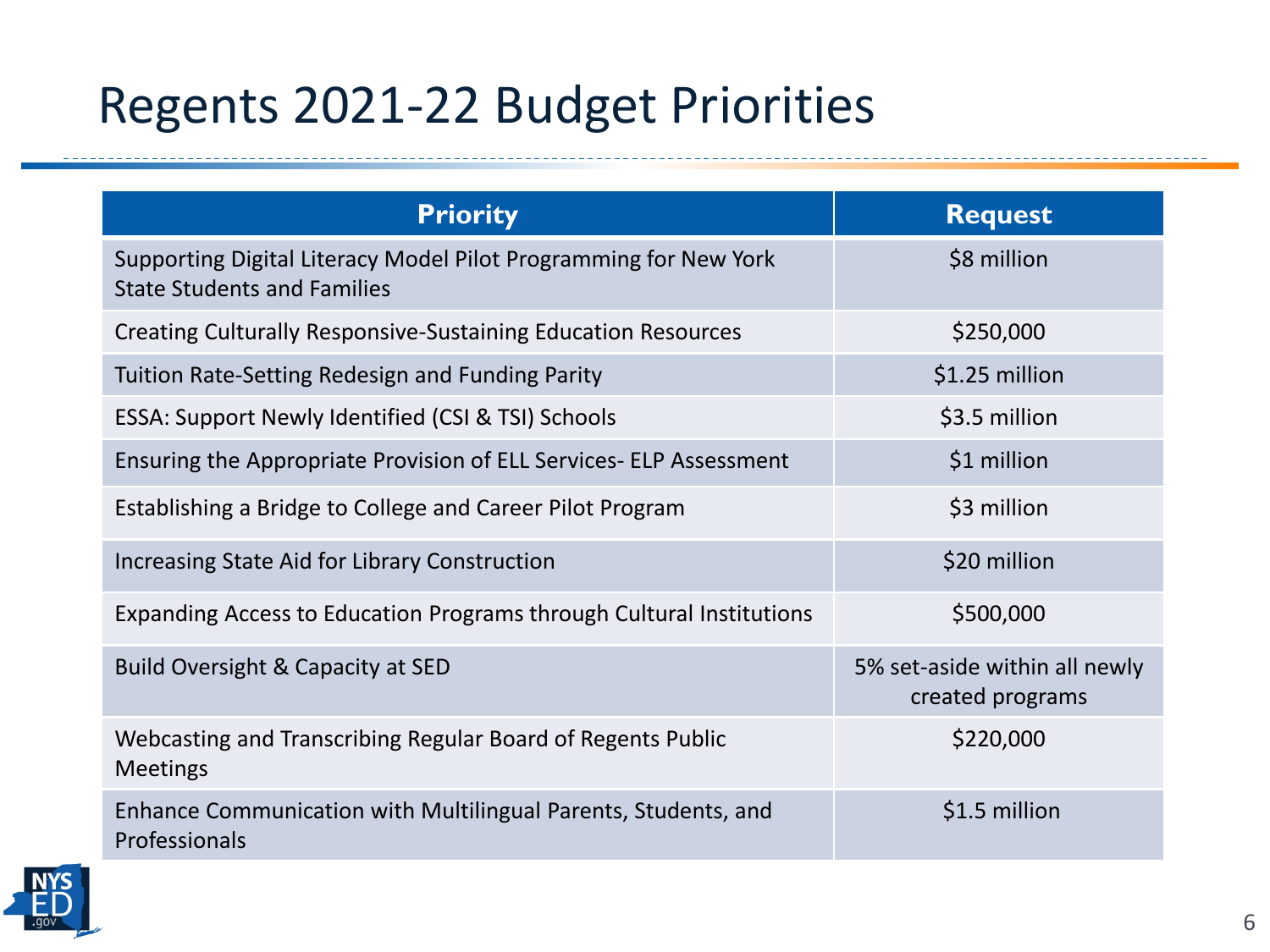### Promoting Digital Equity for New York State Students and Families *2021-22 \$8M Budget Request*

#### Support Digital Literacy Model Pilot Programming for New York State Students and Families

As part of comprehensive efforts to promote digital equity in New York, the Department proposes that an initial investment of \$8 million be made available for grants to organizations to provide support parents and guardians of New York State students related to remote learning, including but not limited to technical assistance and digital fluency skills acquisition, to narrow the digital divide in New York.



- These grants would fund a controlled pilot program targeted to high-needs areas across the state as identified by the results of the most recent digital equity survey and would support efforts of organizations with both the capacity to engage in this work, and a knowledge of and ties to the communities or regions they serve.
- Resources created through these funds would be available for the entire state to utilize, replicate, and modify, in order to build capacity to meet local and regional needs.

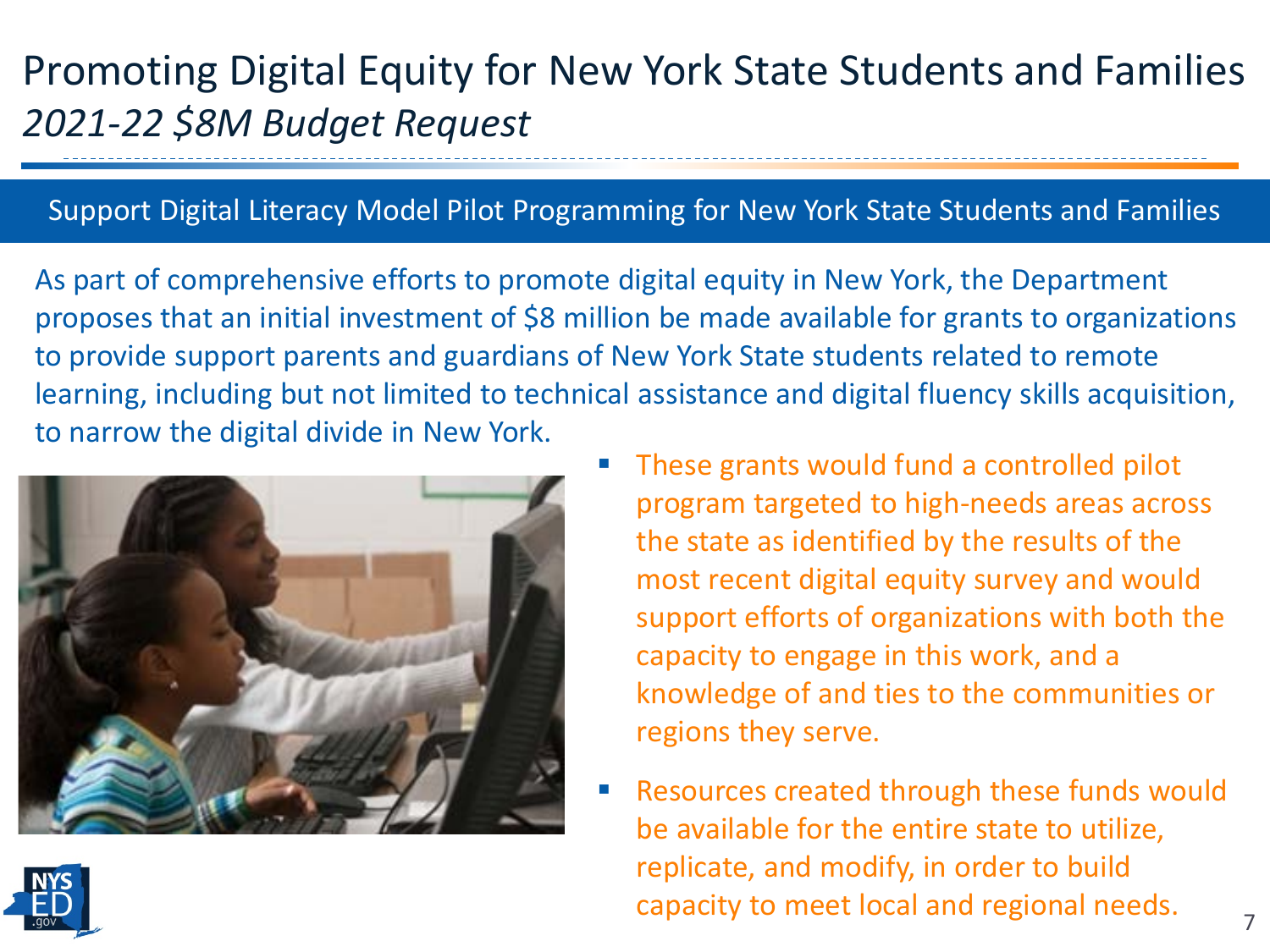### Creating Culturally Responsive-Sustaining Education Resources *2021-22 \$250,000 Budget Request*

#### Create Education Resources that are Inclusive of the Vast Cultural Identity of Students

The Regents request \$250,000 to curate, compile and publish a set of racially and culturally inclusive education resources to support teaching and learning, using an intradisciplinary approach in the major subject areas and an additional \$50,000 in 2022-23 to finalize this work that goes beyond the 2021-22 fiscal year.

 Funds would be used to engage consultants, to act as a project manager tasked with oversight over creating the curricular guidance product including gathering and analyzing the data collected.



 NYS educators and content experts would form a workgroup to propose, review, critique and recommend available education resources that can be used in grades K-12 to bolster existing curricula to address the goal of racial and cultural inclusion.



 A final published annotated resource document would be posted on the Department's website for use by the entire state.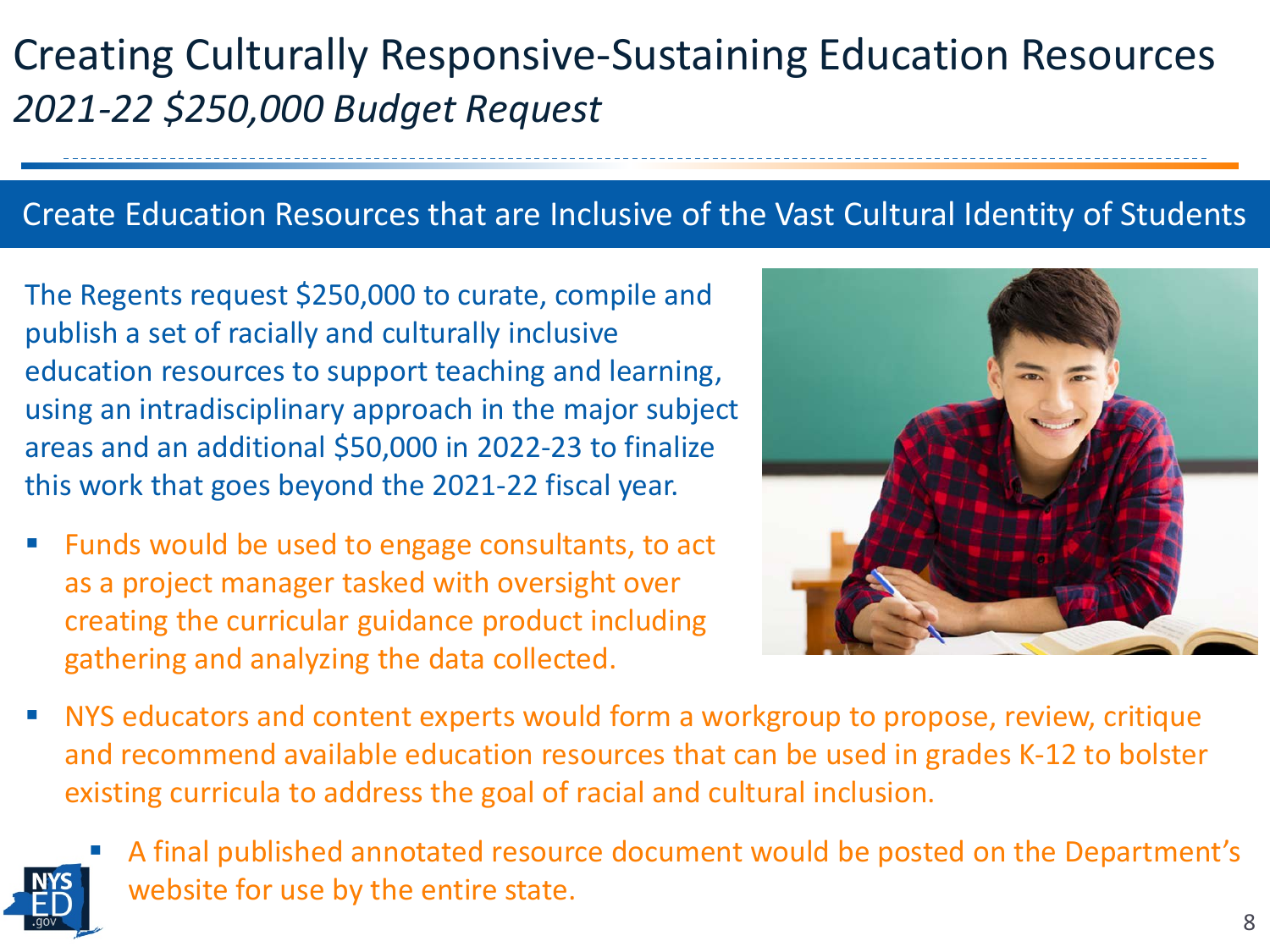### Redesign Tuition Rate-Setting and Funding Parity *2021-22 \$1.25M Budget Request*

#### Address Financial Stability for Approved School-Age and Preschool Programs Serving Students with Disabilities

The Department establishes annual tuition rates for over 1,000 approved special education programs at private schools, public schools, Special Act School Districts, and BOCES. In recent years, the volume of tuition rate appeals and waivers has increased at an unsustainable rate, resulting in funding delays to the providers and hindering providers' ability to budget for their operations and make sound fiscal decisions.

To improve the financial stability for approved school-age and preschool programs serving students with disabilities and enable them to better provide mandated services to the students they serve, the Regents recommend:

- dedicating targeted resources to enable the Department to design a new tuition rate setting methodology with stakeholder input (\$1.25M); and
- creating a statutory index to provide parity in annual funding increases commensurate with the growth in General Support for Public Schools.

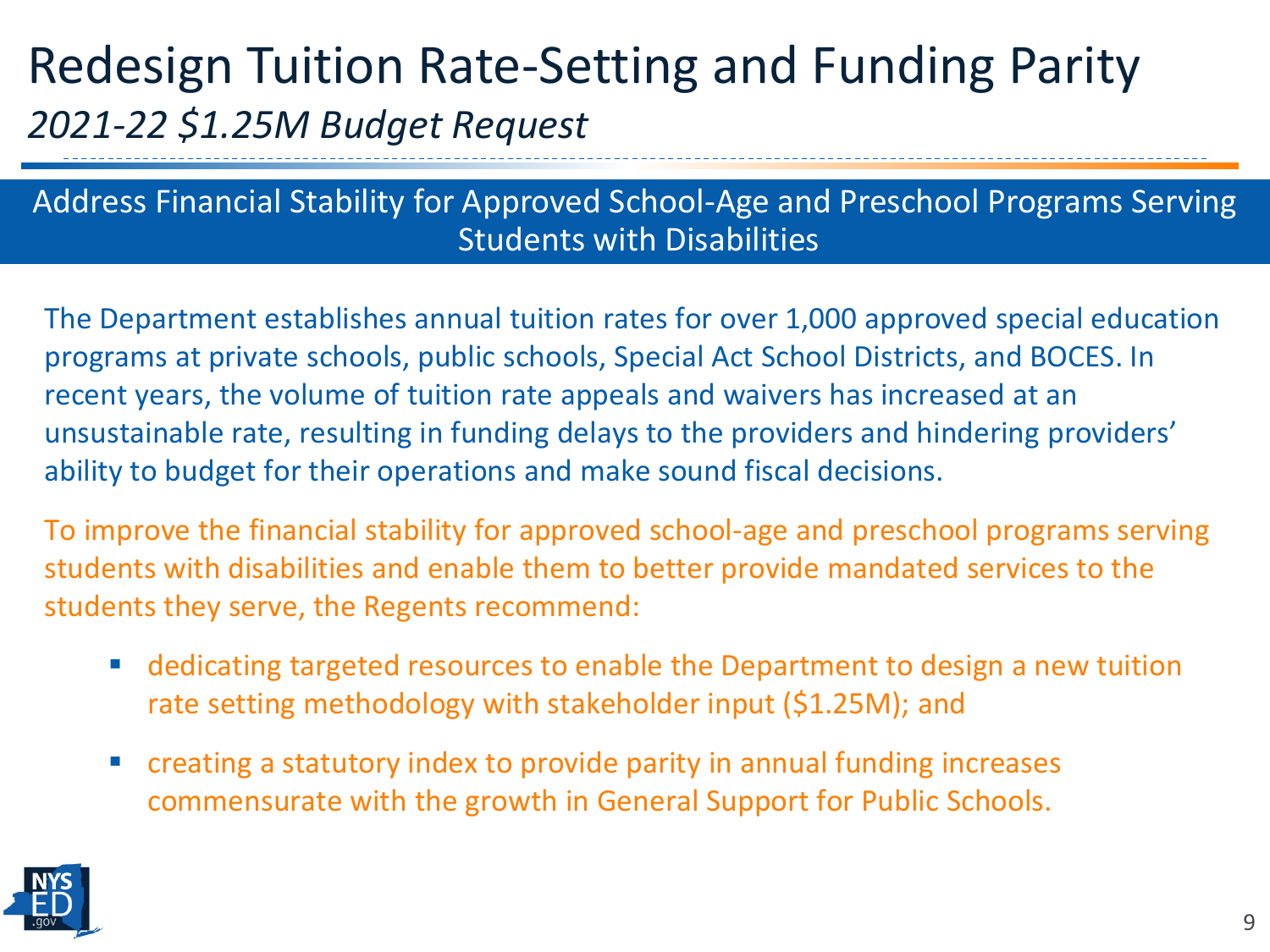### ESSA: Support Newly Identified TSI & CSI Schools *2021-22 \$3.5M Budget Request*

#### Help Schools & Districts Identify School-Specific Solutions Based on their Current Needs



ESSA identified a number of new federal requirements for how states work with struggling schools. Identified schools must undergo a Needs Assessment and use the results to inform their improvement plans and include an evidence-based intervention most appropriate to their needs. SED provides oversight and support for Comprehensive Support and Improvement (CSI) schools, which are schools in the bottom 5 percent in the state. The local school district oversees the improvement planning process of Targeted Support & Improvement (TSI) schools, which are schools identified for subgroup performance.

Funding would allow the Department to:

- contract with school improvement experts to provide individualized support at approximately 177 CSI schools in 2021-22;
- facilitate training to school districts with TSI schools so that districts can conduct Needs Assessments in all TSI schools; and
- facilitate training on Evidence-Based Interventions so that CSI and TSI schools can learn strategies to ensure that their school improvement plans are evidence-based and implemented strategically.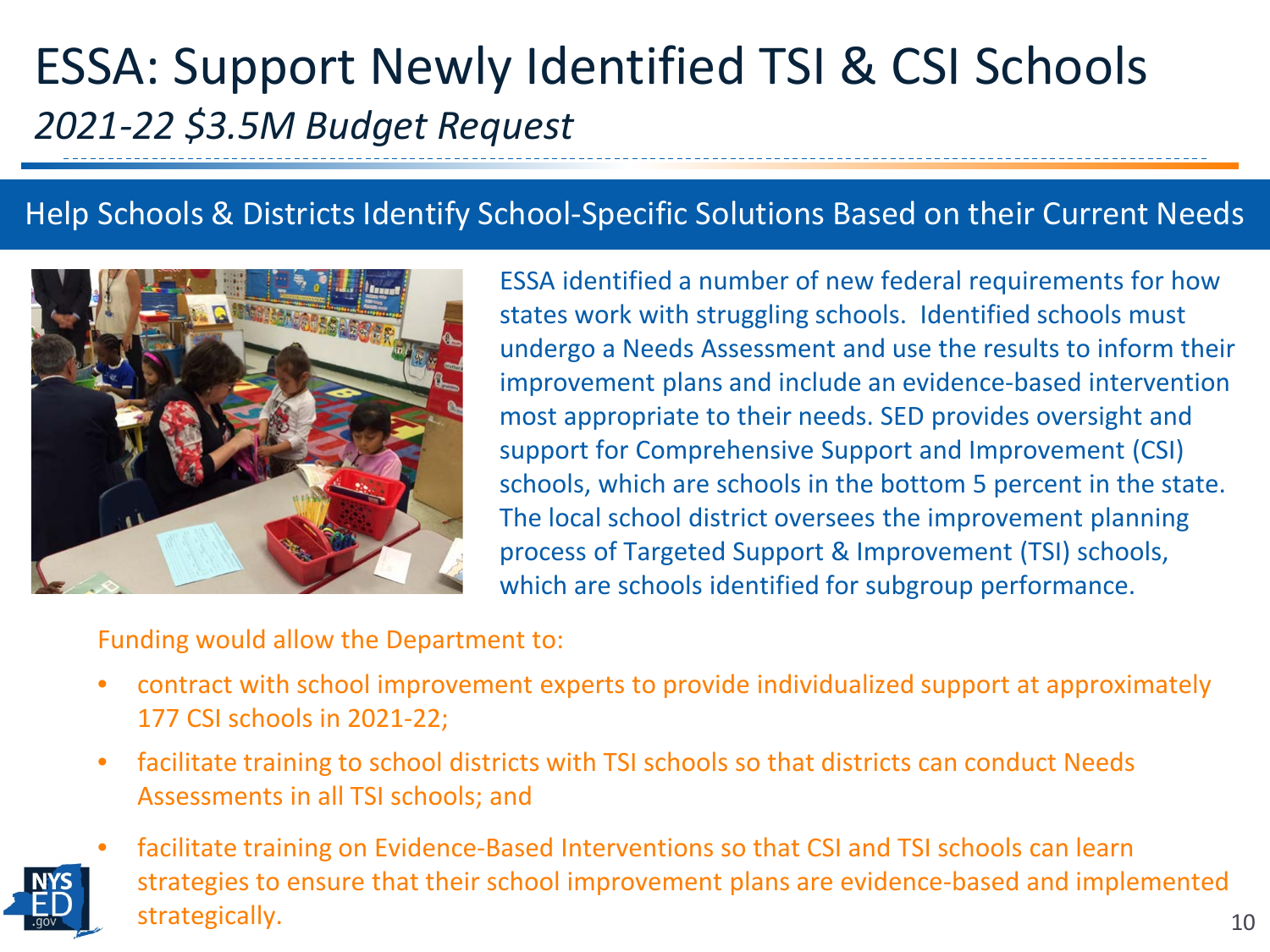### Ensure the Appropriate Provision of English Language Learner Services *2021-22 \$1M Budget Request*

#### Develop a New ELP Assessment Program for ELLs with the Most Severe Cognitive Disabilities

Although the New York State English as a Second Language Achievement Test (NYSESLAT) allows accommodations for ELL students with disabilities, it is not well suited for those students with the most severe cognitive disabilities. In addition to better serving students, a new assessment is required to fulfill federal requirements**. Guidance from the US Department of Education released in 2017, requires an alternate English Language Proficiency (ELP) assessment for ELLs who cannot participate on the current assessment even with appropriate accommodations.**

- Funds would support the development of a new ELP assessment program for ELLs with severe cognitive disabilities over the next three to five years:
	- Year 1: \$1 million would support test design and development;
	- Year 2: \$1 million would support pilot/field testing; and
	- Year 3: \$2 million would allow for the operational administration and additional developmental needs.

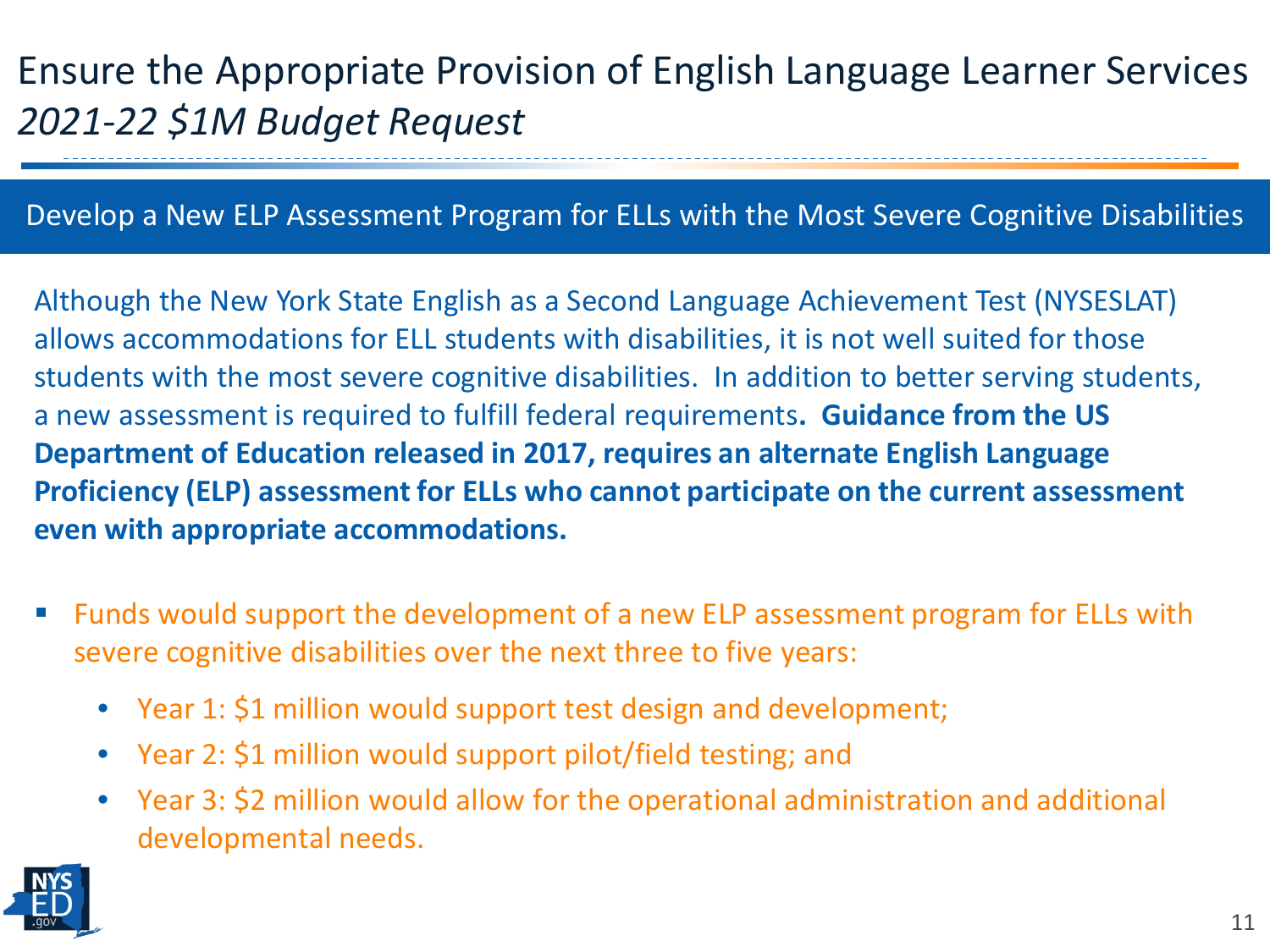### Bridge to College and Careers Pilot Program *2021-22 \$3M Budget Request*

#### Enable Out-of-School Youth and Adults to Prepare for Postsecondary Study and Careers



Funding would create a Bridge to College and Career Pilot Program consisting of partnerships between adult education programs and college or training providers in each of the seven Regional Adult Education Network regions of the state. This pilot program would enable out-of-school youth and adults to obtain critical basic skills and high school equivalency diplomas which would lead to programs resulting in industry-recognized credentials for employment or a college degree.

These programs would include:

- career exploration and career assessment;
- **F** relationships with employers and colleges; and
- apprenticeships and internships.

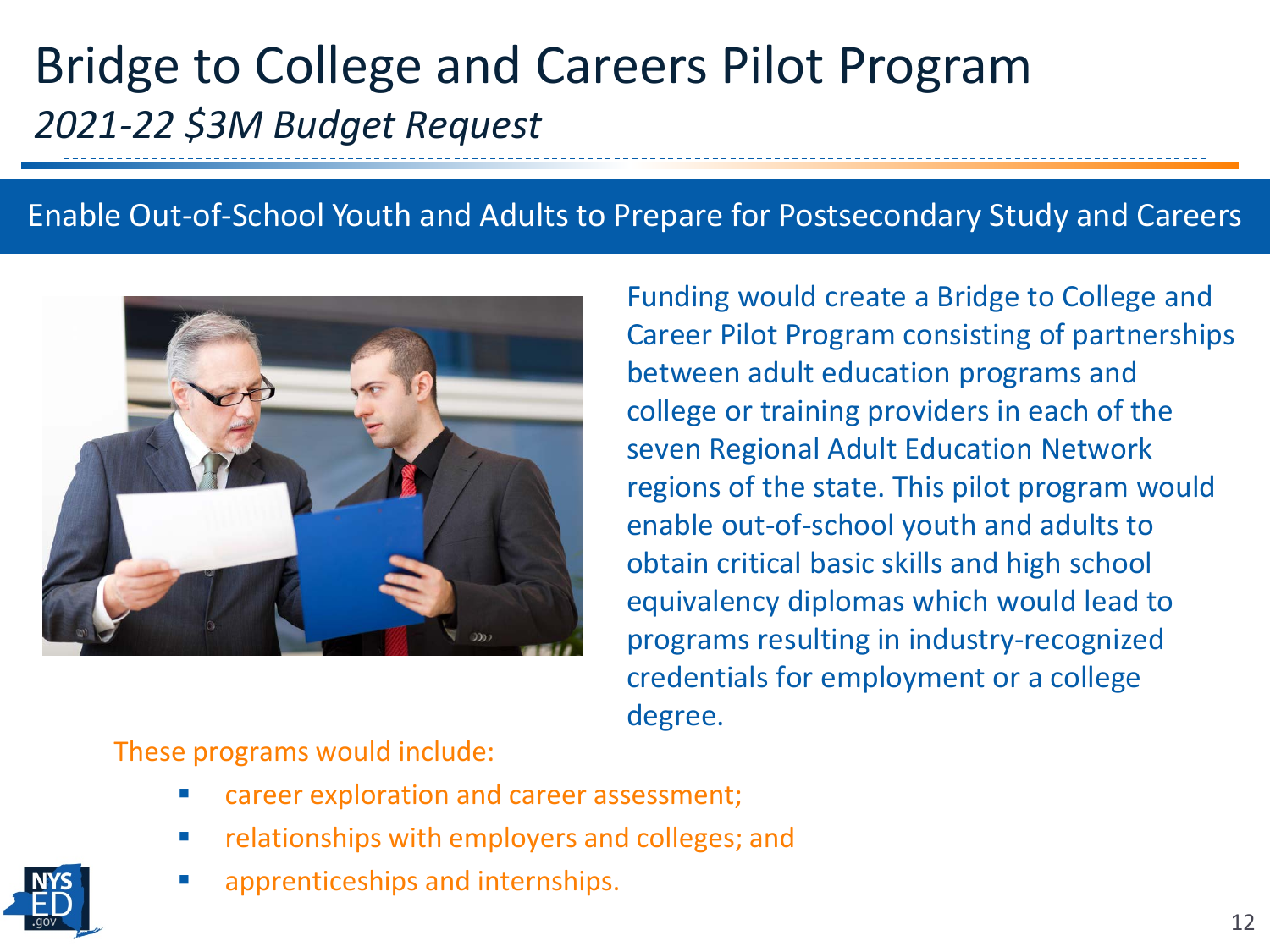### Increase Support for Public Library Construction *2021-22 \$20M Budget Request*

#### Ensure That All New Yorkers Continue to Have Access to State-of-the-Art Libraries



- All public libraries should be able to accommodate new technologies and provide the resources New Yorkers need to be successful in an information-driven global environment.
- The Regents are seeking an additional \$20 million in state funding over the 2020-21 level, for a total of \$34 million, to ensure that New York's libraries are accessible to all library users and can accommodate advances in technology, including improvements to broadband infrastructure.



**Summer Reading at New York Libraries is an annual program that brings children and families into local public libraries for reading and activities. In a typical year, more than 2.5 million children participate in the program. In 2020, because of the COVID-19 pandemic, libraries quickly pivoted to offering online and virtual activities and were able to engage approximately 1.3 million children and teens in a modified Summer Reading Program despite the challenges.**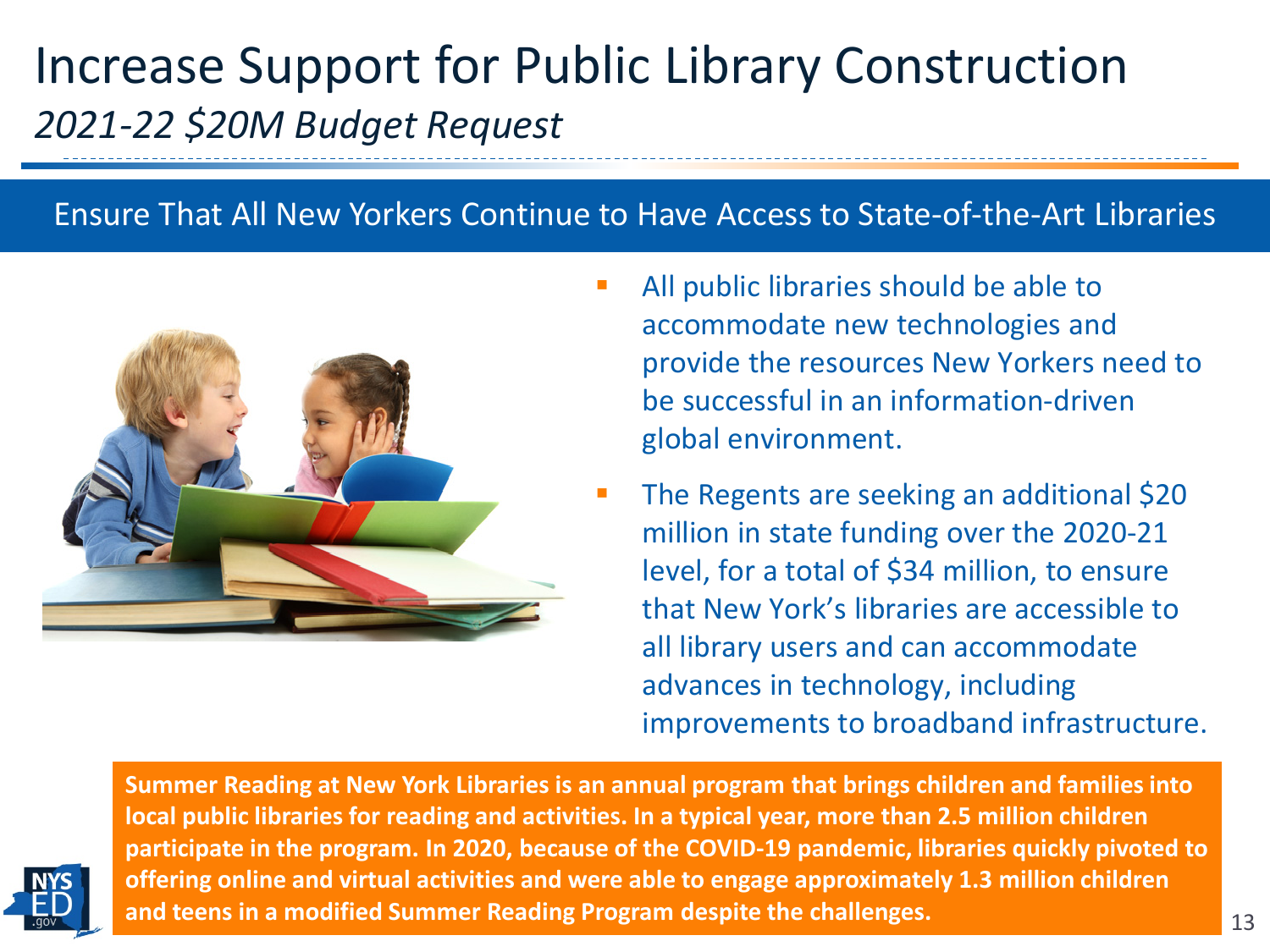### Expanding Access to Education Programs Through Cultural Institutions *2021-22 \$500,000 Budget Request*

#### Provide Students with Remote Access to Cultural Institutions

The Regents are requesting new state funds for a pilot program to support museums and cultural institutions with continuing to reach audiences who cannot physically visit their institution, with a particular focus on reaching and supporting teachers and students remotely.

Funding could be used for:

- Research, development, and publication of digital curriculum and teacher resources;
- Civics and citizenship online classes for New Americans that use museum collections and resources;



- Online teacher training through the Continuing Teacher and Leader Education program of the Office of Teaching Initiatives;
- Salary support for museum staff to share resources through remote learning; and



 Research, planning, and production of virtual exhibitions to improve student learning in history, science, languages, and the arts.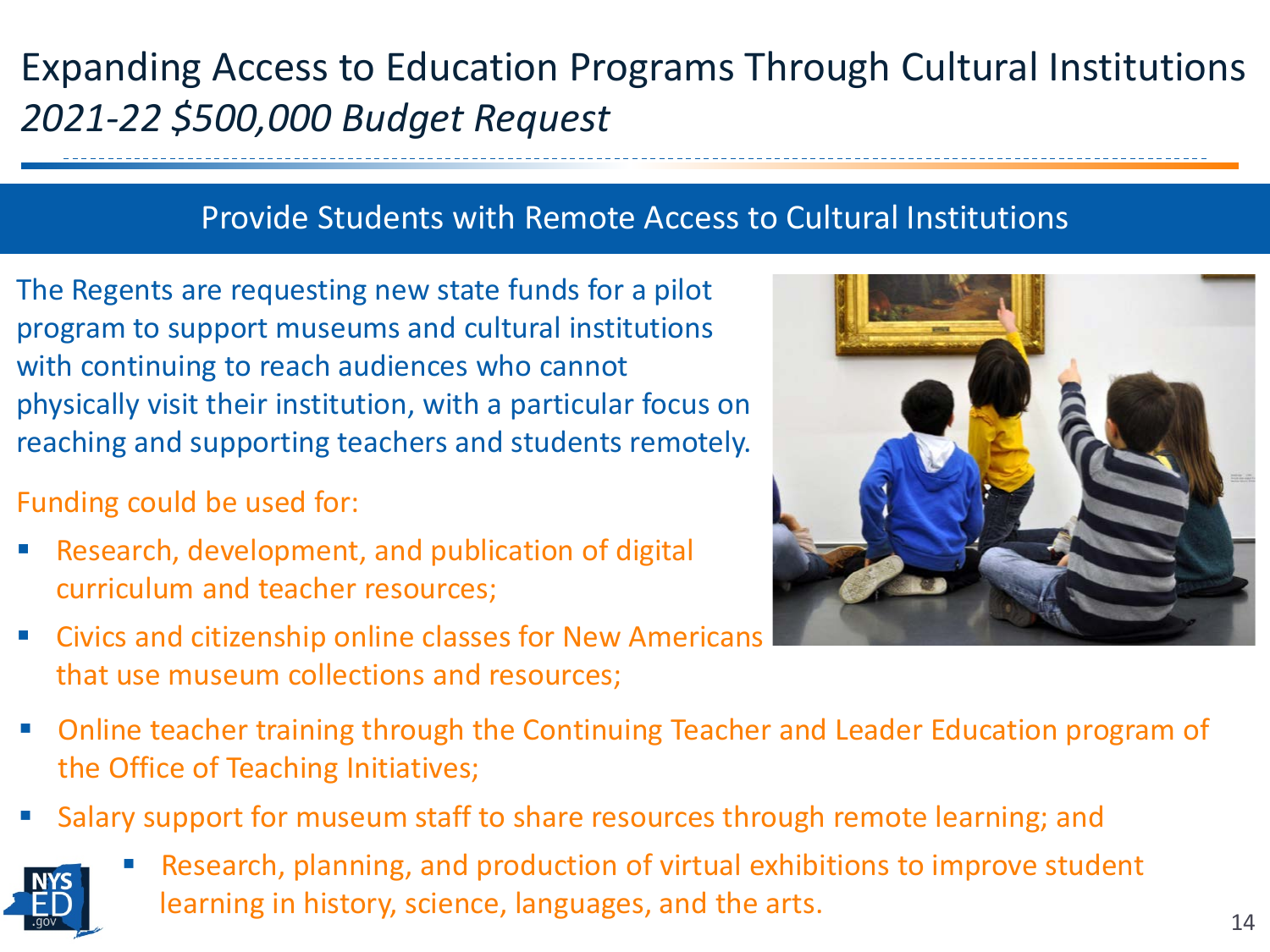### Build Technical Assistance and Support Capacity at SED 5% Set-Aside

#### Resources to Provide Proper Oversight & Support of New Programs

The state should enact a 5% set-aside within all new programs for administrative oversight and technical assistance at the Department.

- Following the end of federal grants to the Department, and years of agency funding constraints, the Department has lost significant capacity to provide districts with implementation support and technical assistance.
- Since 2011, state budgets have included new education programs for which SED has received no additional state support for administrative costs. These programs include several new prekindergarten programs, several rounds of P-TECH schools, receivership, community schools, extended learning time, performance improvement grants, management efficiency grants, and Smart Schools Bond Act. As districts are faced with implementing these various programs, they rely more and more on the technical support and expertise of the Department.
- It is common in federal programs and in other states for the administering agency to be allowed a set-aside from grant awards to allow for proper oversight of the program.

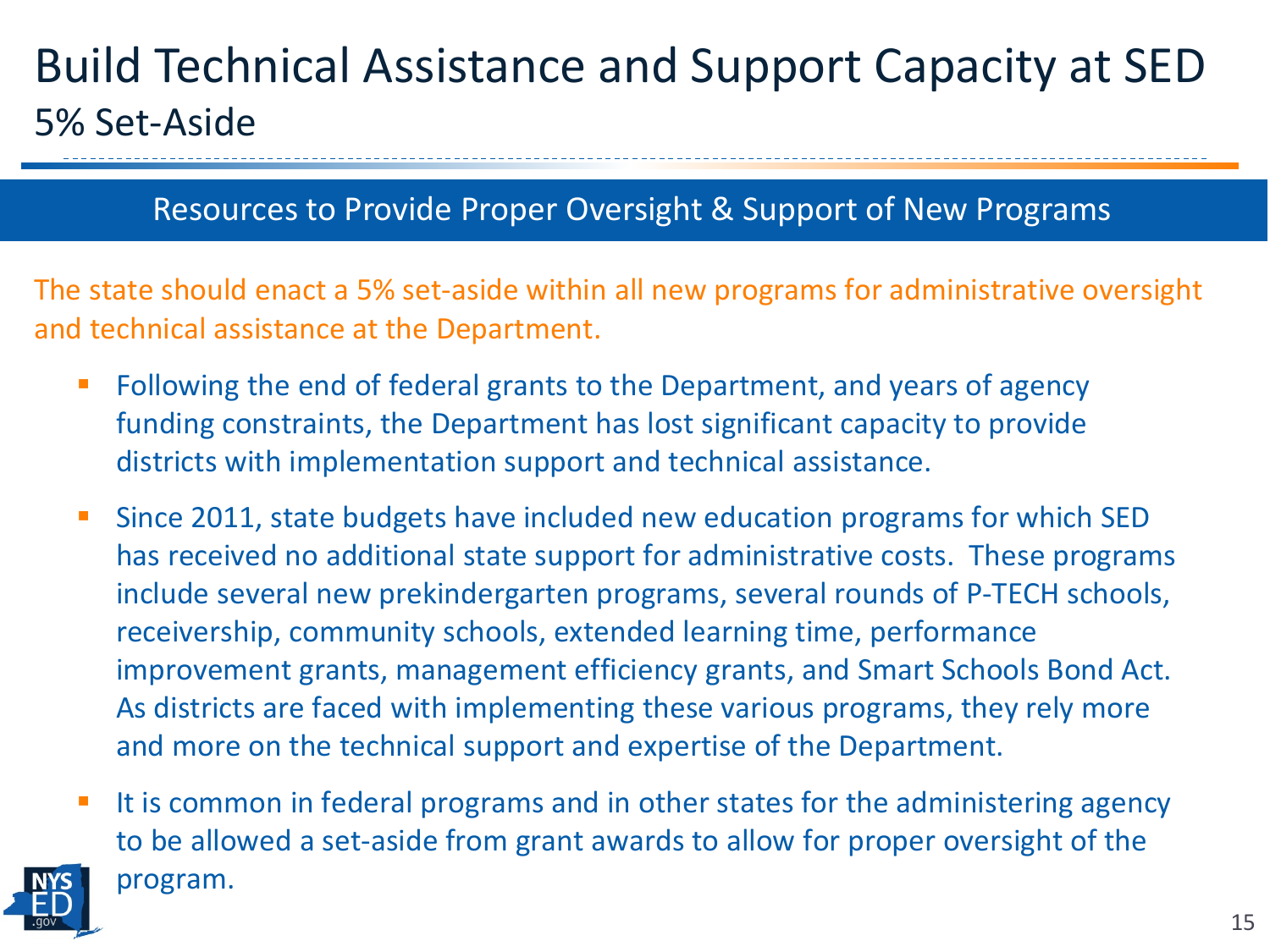### Webcast Regular Board of Regents Public Meetings 2021-22 \$220,000 Budget Request

#### Enhance Transparency at the Department

With current limited resources, the Department is only able to provide a live webcast of meetings of the Full Board of Regents. To increase transparency and provide public accessibility to important education-related discussions and determinations made at such meetings, it is important that the Department is able to webcast other regular public meetings of the Board of Regents, including each month's Committee and Subcommittee meetings, as well as provide for the verbatim transcript for such meetings which is currently done for all Full Board meetings, and provide American Sign Language simultaneous interpretation for people with hearing loss.

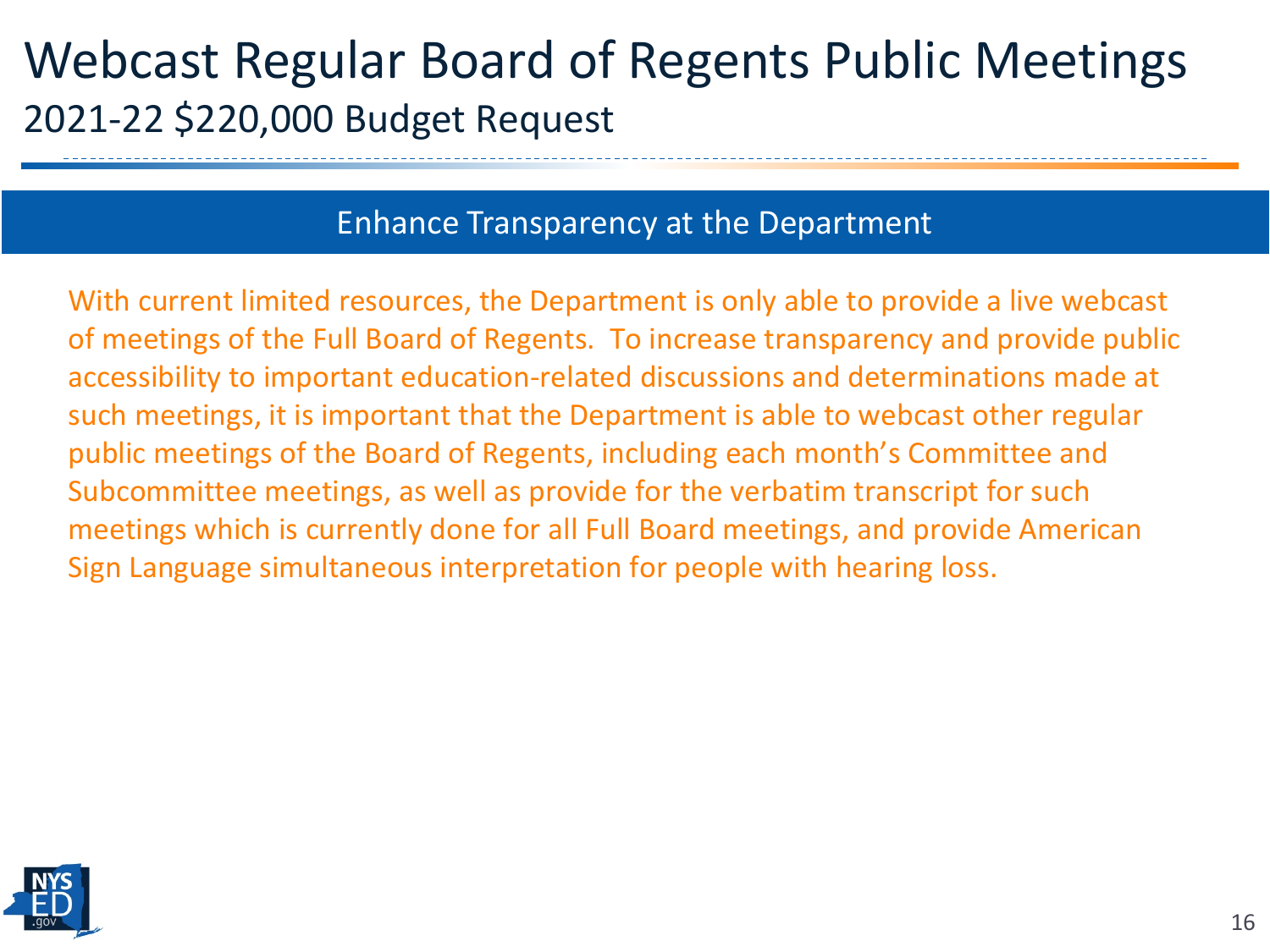### Enhance Communication with Multilingual Parents, Students and Professionals

*2021-22 \$1.5M Budget Request* 

#### Support the Translation of Documents into Languages Other Than English

Due to resource constraints, the Department is not currently able to translate certain documents into languages other than English, which can limit the awareness of parents and students who do not speak English as their primary language to available educational programs and services.

 Funding to translate informational and guidance documents into multiple languages would support the Department's culturally responsive-sustaining framework and improve services to ELLs and their families by providing information to families in the language they best understand.

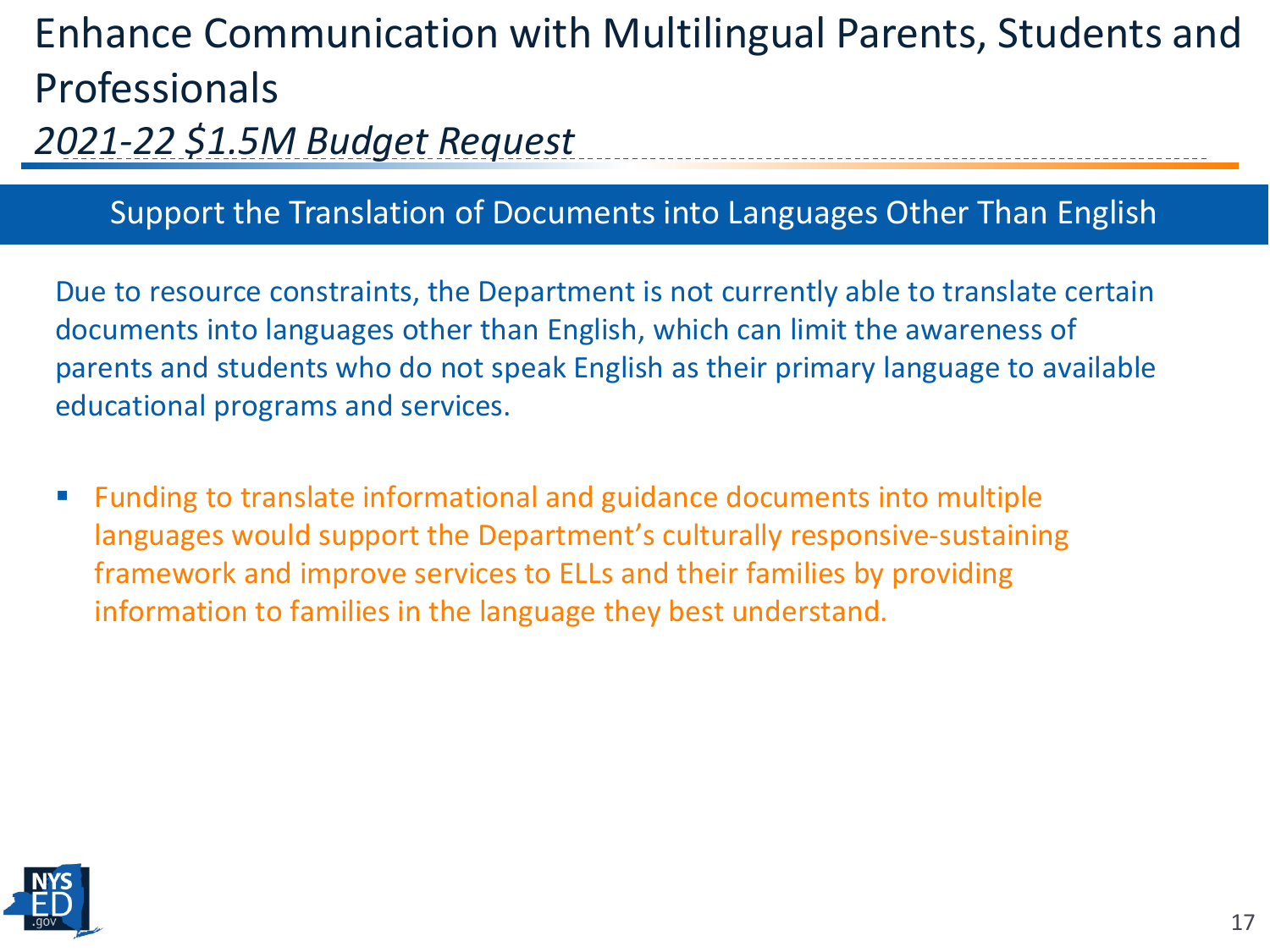# Regents 2021 State Legislative Priorities

**Mandate Relief and Flexibility** – Legislation would enact a series of mandate relief measures to promote cost savings and provide relief from reporting requirements including to:

- o Enhance school district reserve fund flexibility by extending the current pay-back period and lowering the percentage that needs to be paid back each year. The repayment period and levels would take into consideration a district's ability to raise local revenue;
- o Increase flexibility for small districts to meet unanticipated expenses by allowing targeted exceptions to the 4% fund balance limit;
- o Allow districts to be reimbursed for costs incurred in maintaining the infrastructure necessary to have transportation services available to support in-person education, and to allow school districts to be reimbursed for costs incurred in using school buses to deliver school meals, homework packets and wi-fi access;
- o Discontinue duplicative financial transparency reporting in light of the full implementation of the federally-required ESSA financial transparency reporting (repeal of Education Law Section 3614).

**Regional Secondary Schools Advisory Council**– Legislation would create an advisory council to make recommendations to expand regional high schools in the state.

**Increase Access to College & Reduce the Cost to Students through ECHS & PTECH**– Legislation would codify and provide a mechanism to continue successful Early College High Schools (ECHS) and PTECH programs outside of a competitive procurement process.

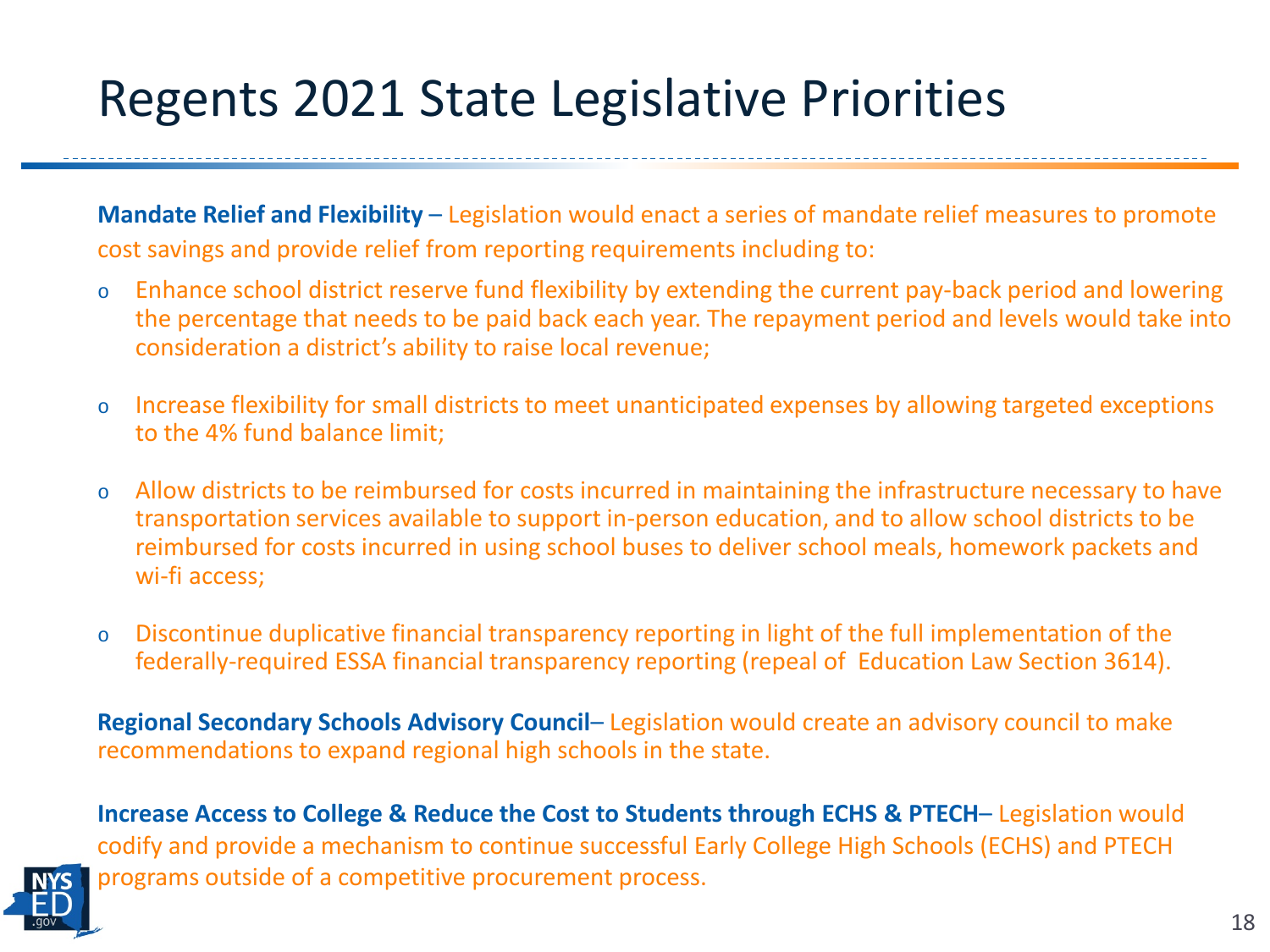# Regents 2021 State Legislative Priorities

**Improving Educational Outcomes for Justice System Involved Youth – Legislation would require** school districts in which juvenile justice or DOCCS facilities are located to issue a diploma for students who meet graduation requirements while placed in such facility and authorize the transfer or student records from school districts to juvenile detention facilities, without parental consent, to facilitate students receiving an appropriate education in as timely a manner as possible.

**Streamline & Modernize Library Program Requirements** – Legislation would propose technical amendments to the Education Law that are funding neutral including, but not limited to:

- o Amend Education Law §273-a, to extend the time period for library construction project completion from three years to four years for Library Construction Aid eligibility;
- o Amend Education Law §273 to modernize and streamline public library system aid formula language to provide greater flexibility and ease program administration and reporting requirements by:
	- Consolidating Central Library Development aid and Central Book Aid to create a Central Library Services Aid program, and providing for greater spending flexibility within such program;
	- Amending the Public Library Basic Aid formula to streamline formula factors;
	- Consolidating Family Literacy and Adult Literacy within the Public Library System Outreach Aid formula;
	- Consolidating Regional Bibliographic Data Base Aid into Basic Aid for Regional Research Library Systems; and
	- Amending New York Public Library (NYPL) Research Libraries formula language for general support of the NYPL Research Libraries to combine the separate amounts of \$767,000 and the \$5,649,000 stated in the statute into one amount, \$6,416,600. 19